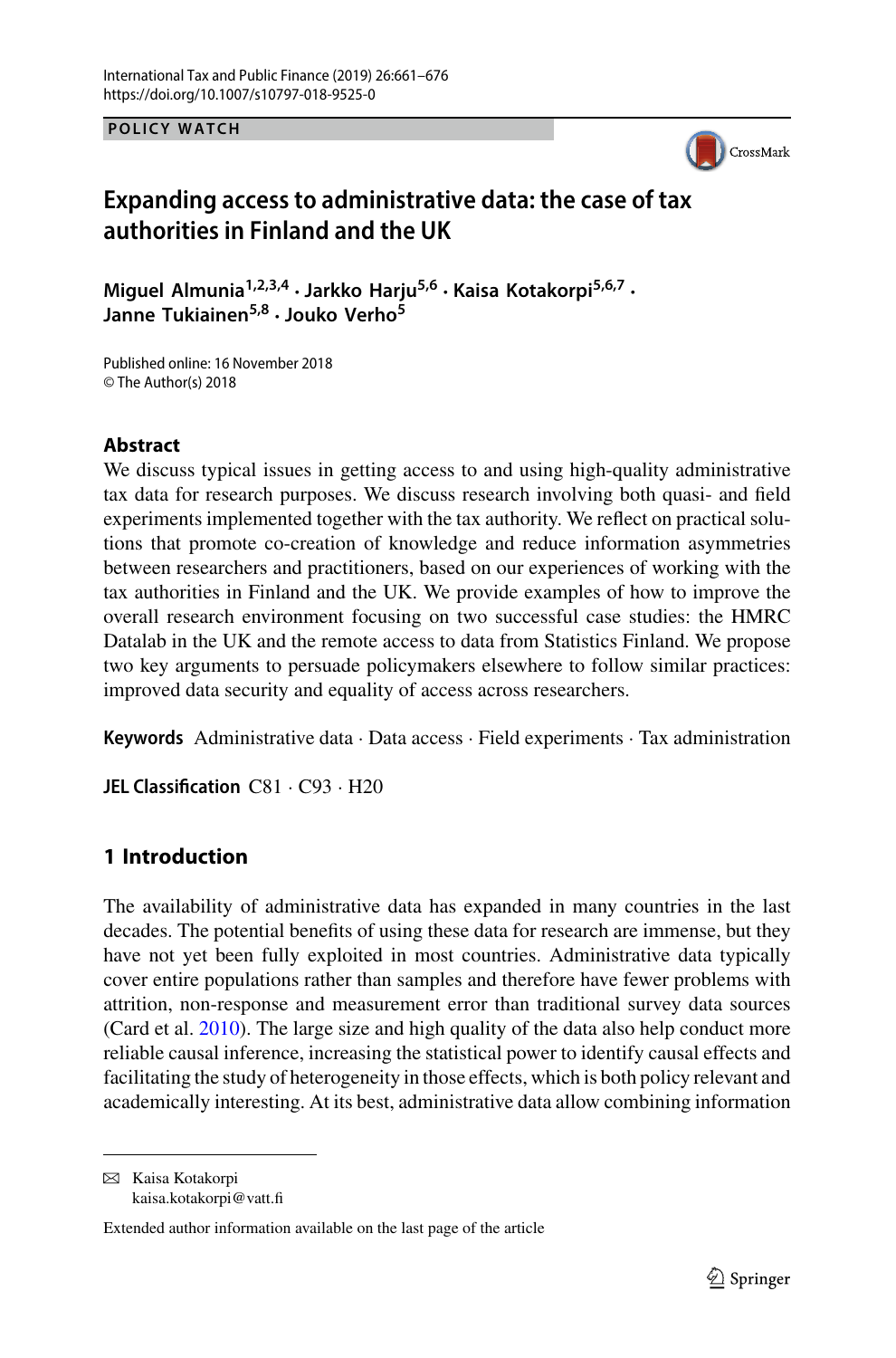from many different registers or authorities, thus resulting in very rich information contents that would be impossible to achieve with traditional surveys.

While the advantages of having access to high-quality administrative data for research are well known, the actual process of how researchers can gain access to such data is less often discussed. Obtaining access to the right data is in many cases a key hurdle in conducting high-end policy-relevant empirical research. In this paper, we discuss the typical issues in accessing and using high-quality administrative data and provide some possible solutions to these issues. Our arguments are mainly based on our own experience of working with the tax authorities in Finland and the UK, and thus, we use the tax authority as a running example. We also provide two case studies from Finland and the UK as examples of how to achieve improvements in the research environment at an institutional level.

The use of administrative tax data also has some drawbacks, as pointed out recently by Slemrod [\(2016\)](#page-15-0). The data are not always error free, as there can be data-entry errors or incomplete consistency checks that fail to correct mistakes made by taxpayers (see, e.g. Gillitzer and Skov [2018\)](#page-14-1). Tax return data, in particular, tend to contain very little demographic information beyond age and gender of the taxpayer, preventing researchers from studying a wide range of questions if the data cannot be combined with information from other sources. However, in many countries such as in Finland and other Nordic countries, individual-level data from different government registers can be merged using unique personal identifiers. Finally, it is important to keep in mind that governments collect data for specific operational purposes and try to minimize the costs of compliance for individuals and firms. Therefore, the raw data may not always be suited to address the research questions of a particular study.

Our discussion relates to various different types of processes of getting access to administrative tax data for research. At one end of the spectrum, some countries lack any procedure for external researchers to access confidential administrative data sources. In other cases, data access may be granted after lengthy negotiations on a case-by-case basis, but researchers often face challenges to work with the data because there is no detailed documentation and it is stored in different databases within the tax administration. In more advanced settings, there are standardized practices for data access and project approval. This is the case of the HMRC Datalab in the UK, and Finnish individual tax return data held at the Statistics Finland, both discussed in more detail below. Finally, at the other end of the spectrum, we could place the data generated in the context of field experiments where researchers collaborate directly with the tax authority. Some of the issues that arise in those cases are discussed by List [\(2011\)](#page-15-1) in an overview of field experiments. It is worth noting that while randomized field experiments are an extremely valuable recent development, the bulk of tax research still concerns the analysis of data that already exist for administrative purposes.

Data management practices vary a great deal across countries and research projects, but the obstacles to data access often appear to be similar everywhere. One key consideration is how to align the different interests of researchers and administrators. A second issue is how to ensure that data confidentiality is maintained while not making the access and research too difficult and burdensome. Finally, it is important to ensure the continuity of the collaboration between academics and the administration throughout the often-lengthy research process and beyond.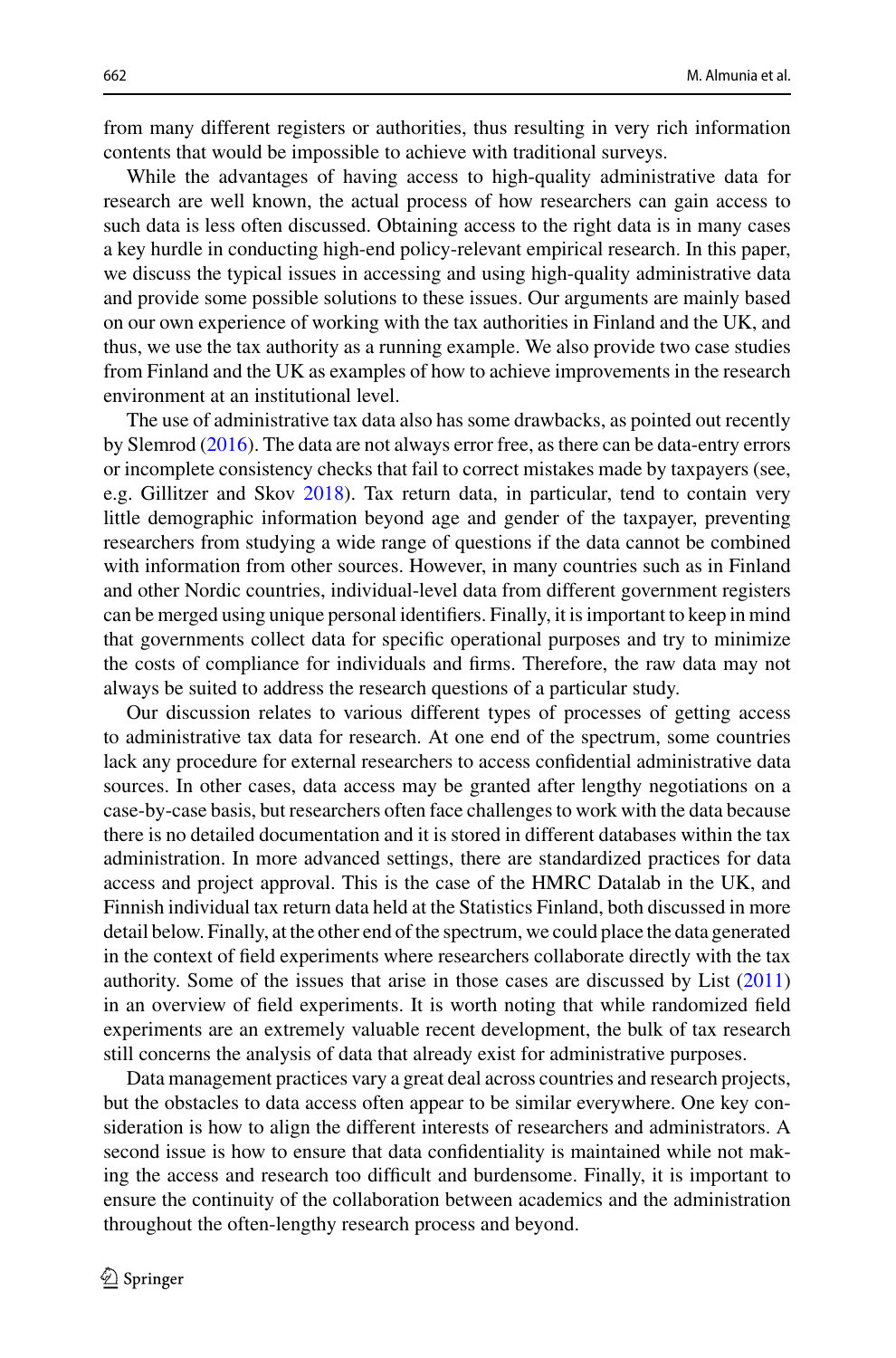By reflecting on the experiences in Finland and the UK, we discuss how to make administrative data more easily accessible to researchers, for the benefit of both the academic community and policymakers. For the UK case, we describe the access to administrative tax records through the  $HMRC<sup>1</sup>$  Datalab, which welcomed applications from researchers from May 2011. For the case of Finland, we discuss a different model where the national statistics office (Statistics Finland) holds data on individual tax returns and also a variety of other types of register data such as the Finnish linked employer–employee data. Both models have already generated a large number of academic contributions. We discuss the benefits and limitations of these two models of data access, extracting general lessons that may apply to other countries.

# **2 Types of collaboration projects between tax practitioners and researchers**

Access to administrative data is crucial for empirical research and policy evaluation. Conducting high-quality research that combines large data sets (often involving data on entire populations) and state-of the art methods can provide valuable advice for policymakers and offer information to the general public. There are many types of research that can be done with administrative data, but here we focus on two approaches: ex-post evaluations of policy reforms and field experiments.

First, ex-post evaluation of policy reforms utilizes quasi-experimental methods, where the researcher uses, for example, changes in tax law to study the responses of firms or individuals. A large literature has focused on estimating the effects of changes in tax systems and administrative rules on firm and individual behaviour.<sup>2</sup> This field of research has increased our knowledge of how and why individuals and firms respond to taxation and administrative burden, especially showing that there is a huge heterogeneity in responses across different types of individuals and firms. These results are also very policy relevant and can be used in policy preparation when new tax changes have been designed.

Second, a researcher can create variation in the data by designing a field experiment, involving a randomized controlled trial. This typically requires intense collaboration with practitioners. There are many good experiences from this type of collaboration, for example, in the context of tax research using data from Nordic countries. Kleven et al. [\(2011\)](#page-15-2) randomize audit probabilities for taxpayers in Denmark and conclude that the availability of third-party information is an effective deterrent of income tax evasion. Another example of a field experiment is from Norway by Bott et al. [\(2017\)](#page-14-2). They find that both offering moral reasons for tax payments (the importance of taxes for financing public goods and services) and increasing detection probabilities are effective tools for reducing tax evasion. Kosonen and Ropponen [\(2015\)](#page-15-3) offer information about the

<span id="page-2-0"></span><sup>1</sup> Her Majesty's Revenue and Customs (HMRC) is the UK tax authority. HMRC was formed by the merger of the Inland Revenue and Her Majesty's Customs and Excise, which took effect on 18 April 2005.

<span id="page-2-1"></span><sup>&</sup>lt;sup>2</sup> To name just a few recent examples studying Finland and the UK, see Devereux et al. [\(2014\)](#page-14-3), Kosonen [\(2015\)](#page-15-4), Harju and Matikka [\(2016\)](#page-14-4), Almunia et al. [\(2017\)](#page-14-5), Best and Kleven [\(2018\)](#page-14-6), Guceri and Liu [\(2016\)](#page-14-7), Harju et al. [\(2017\)](#page-15-5), Matikka [\(2018\)](#page-15-6), Liu et al. [\(2017\)](#page-15-7), Harju et al. [\(2018\)](#page-14-8) and Kotakorpi and Laamanen [\(2016\)](#page-15-8).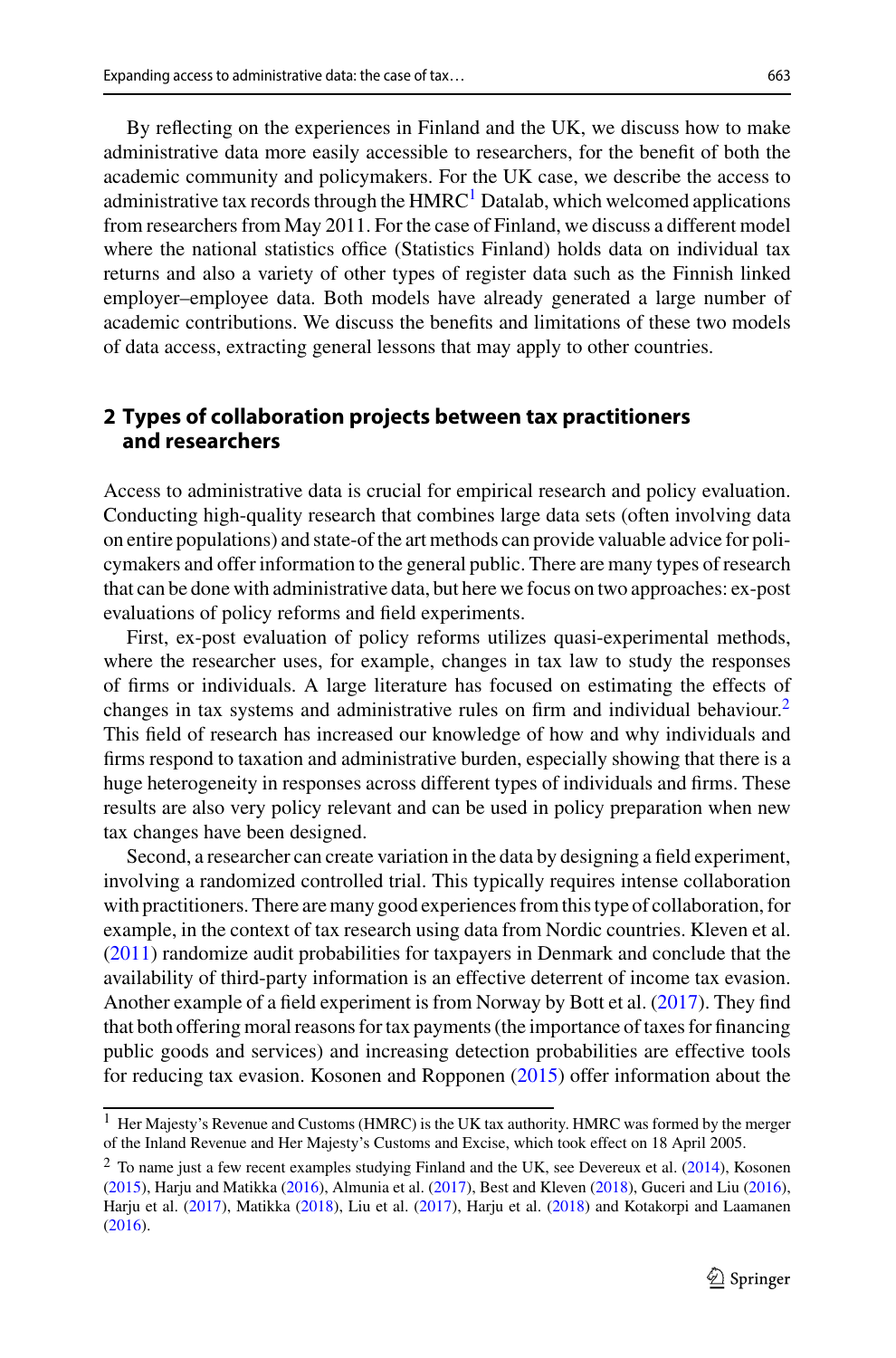tax code for firms in Finland. They show that tax rules and legislation are not salient for firms, while directly advising firms can increase their knowledge of complicated details of tax systems.

In addition to credible causal inference, running experiments with official authorities has several benefits over other types of experiments. First, most of the information that needs to be recorded on the experimental subjects would have been collected by the government in any case, which allows for both subject-blind and observer-blind research designs (see, e.g. List [2011;](#page-15-1) Levitt and List [2011\)](#page-15-9). Second, it is relatively cheap to collect the data. In particular, while implementing the treatment may be costly, the control group can be as large as even the entire population at virtually no costs.

# **3 The role of co-creation and information in accessing administrative data**

Despite the benefits of using administrative data, the process of getting access to data is not always straightforward. Intense cooperation between researchers and practitioners is often required both in the case of field experiments and research projects using existing data and quasi-experimental variation. Below, we discuss some of the challenges that may arise at different stages of such collaboration projects, as well as point to some potential ways forward.

We emphasize two themes in this section. The first is co-creation of knowledge, a process that requires the complementary expertise of both practitioners and researchers and produces knowledge that benefits both parties.<sup>3</sup> The second is managing the information flows between them. The latter is naturally required for the former. We divide the section into steps that can be taken before, during and after the project to facilitate these goals. We do not claim that this approach is the only way to pull through a successful project but merely discuss common challenges in cooperation that we have experienced in our projects and then offer potential solutions to them. In Sect. [4,](#page-9-0) we will turn to technical hurdles associated with data access.

#### **3.1 Before the project**

# **3.1.1 Information: acknowledging the differences in objectives and constraints between researchers and practitioners**

The objectives of the tax administration and academic researchers are inevitably quite different. While the objective of research is to understand the mechanisms of firm or individual behaviour, the main task of the tax administration is to ensure the accurate and timely collection of taxes (although many tax authorities do undertake prioritized research and analysis activities themselves). Commitments to carry out research with academics clearly take time off these core activities. To promote fruitful dialogue, we

<span id="page-3-0"></span><sup>3</sup> Knowledge is a public good, which tends to lead to inefficiently low private contributions towards it. The complementary nature of the inputs to the public good in the case at hand may help reduce those inefficiencies (Cornes and Sandler [1984\)](#page-14-9).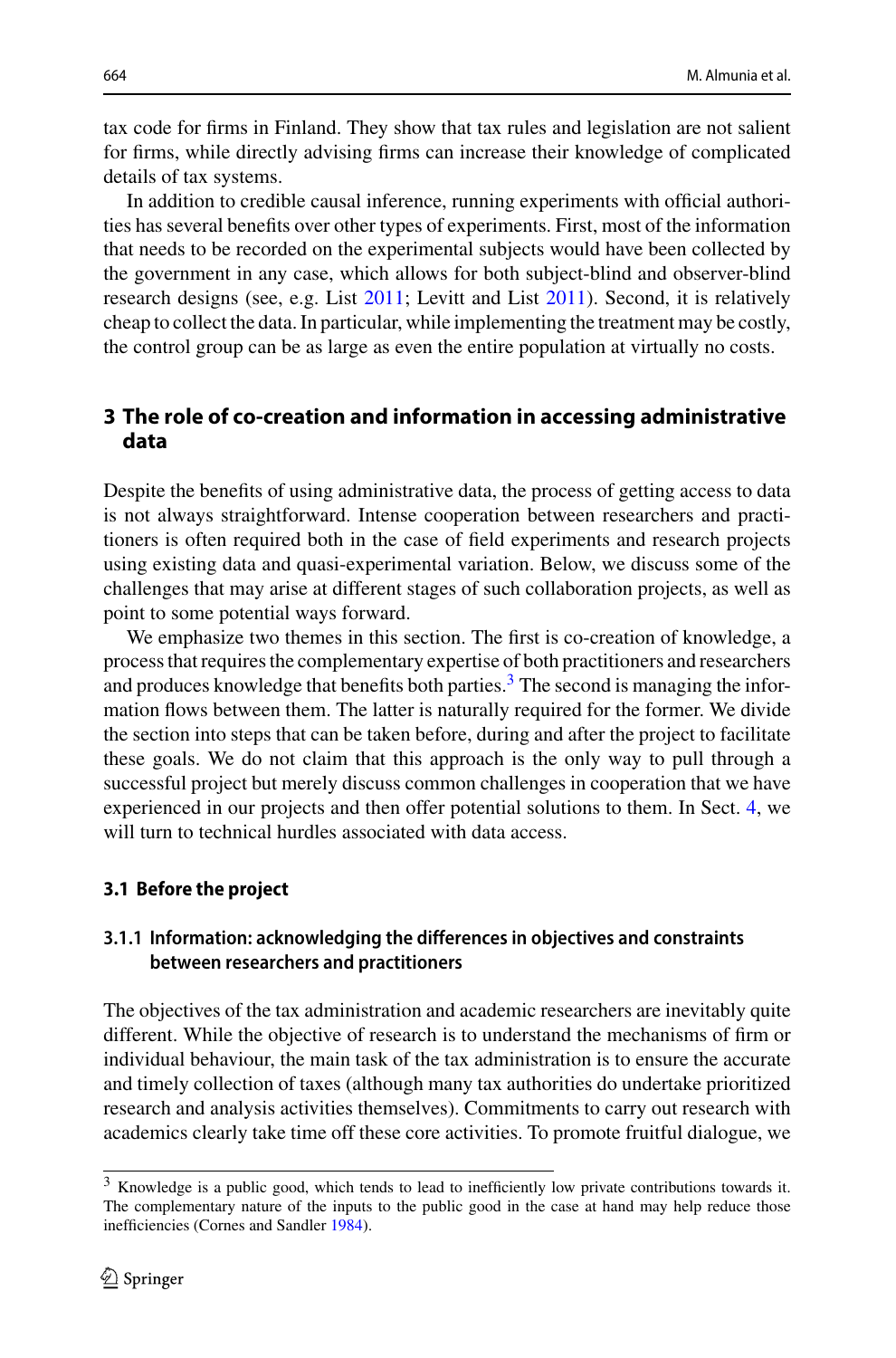believe it is important for each party to acknowledge and communicate the differences in objectives and the legitimate concerns that arise from them. For example, the tax administration might have a long tradition of carrying out risk-based audits, and a researcher's request to carry out audits at random in association with a field experiment may appear as interfering with their own operations. Making changes to the routines is costly and possibly entails risks that an individual practitioner is likely reluctant to take.

Further, inaccurate beliefs about the other's objectives may lead to a perception of ignorance or arrogance, and such misunderstandings may hinder cooperation. For example, a researcher who is interested in the effects of tax enforcement on market outcomes may think that the tax administration should share this interest, in particular if market outcomes affect tax revenue. However, an individual practitioner whose key tasks are more narrowly defined rarely enters a project solely based on such broader considerations.

More generally, an important first step is simply to get to know each other in terms of methods, objectives and constraints. Understanding and accepting the differences in objectives is crucial for fruitful cooperation. One way to start closing the gap is to acknowledge that the long-term objectives of the administration and researchers may be much more similar than their short-term objectives. This is what we turn to next.

#### **3.1.2 Co-creation: building common ground**

Despite the differences in objectives and constraints between researchers and practitioners, we have found several opportunities for building common ground. Research collaboration between researchers and tax authorities can be seen as an investment: The lessons learned can be used to design more effective tax collection in future. In this context, we propose making a case for a carefully thought-out research design that produces reliable results, despite it being time-consuming, over a quicker study that may yield misleading advice. Good experiences from past projects and other countries can provide examples of the benefits of research collaboration.

Concrete examples of ways in which research results can be utilized are an important way of highlighting the potential benefits of the investment. That is, research findings can be tied closely to informing the core activities of the tax administration. For example, knowledge of the determinants of tax evasion may help in designing more effective audit rules; research can inform policymakers on how to increase the effectiveness of third-party information in tax collection. Further, it may be possible to utilize research results to develop new performance measures that, for example, take long-run gains of tax enforcement into account. Such measures would help tax administrators in quantifying the benefits of their investment. Another related development is increased interest in alternative means of persuading taxpayers to report correctly. Steering taxpayers to comply without audits is likely to be cost-effective, but requires new types of measures of administrative effectiveness. For example, audit hit rate is not a very useful measure of the quality of audit design if most taxpayers report correctly. On the other hand, this requires measuring the effects of different types of interventions, which is an interesting research question in itself.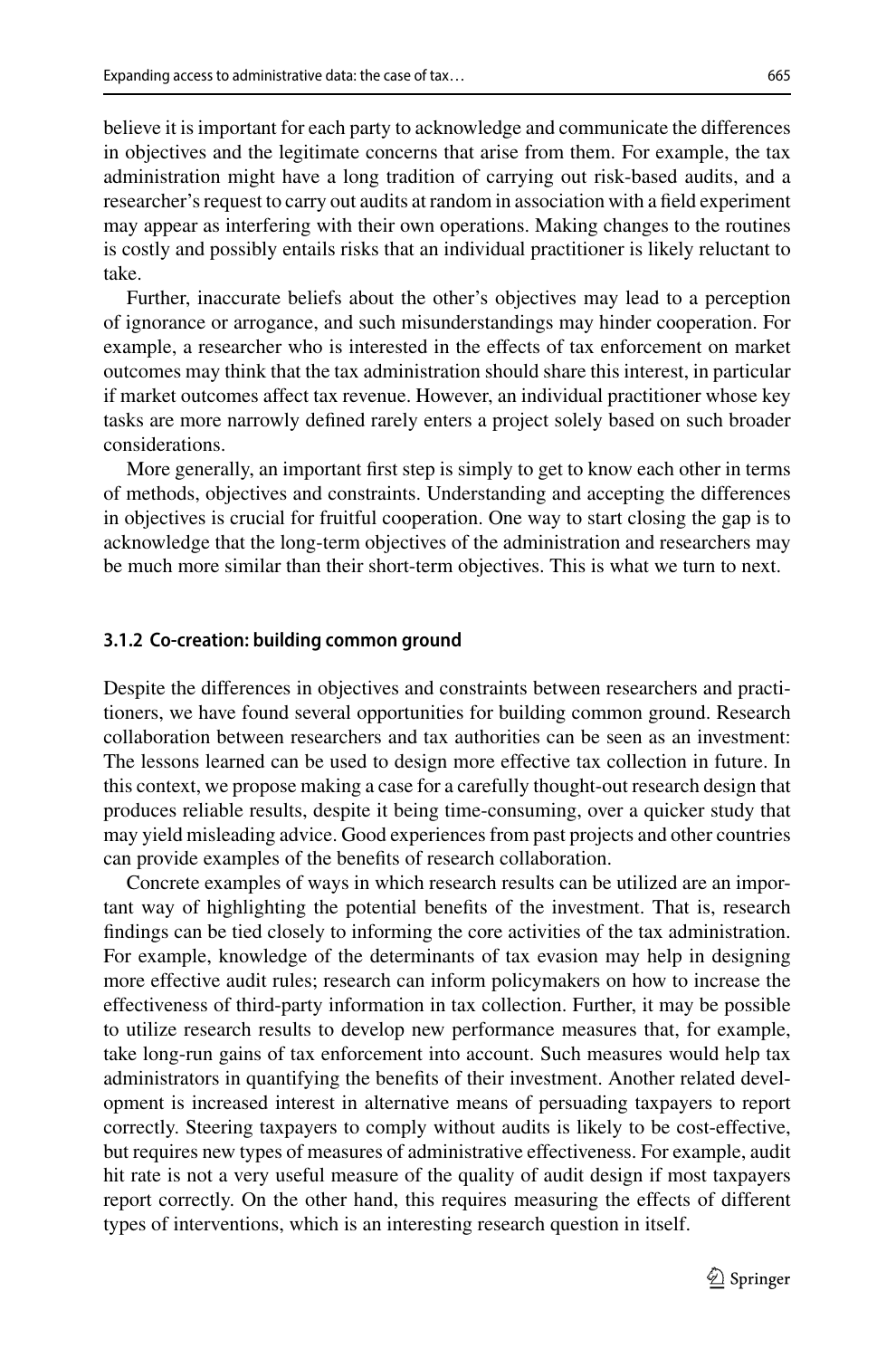Revenue authorities can also participate in the formulation of research questions, for example by regularly involving academics in the evaluation of their newly adopted practices. Policy relevance and academic interest often coincide, and thus cooperating in the process of defining research questions provides a great starting point for a fruitful collaboration.

#### **3.2 During the project**

#### **3.2.1 Co-creation: project planning and timing**

Correct timing is crucial for a successful research project. Here, we identify some of the risks related to timing. Again our key lesson is that the planning stage of every project also benefits from being a joint effort between practitioners and researchers.

First, field experiments are very time-consuming initiatives: They need to be planned carefully to make sure that the design uncovers the causal effects of interest. There can also be long lags in preparing data. This is the case in other types of research projects as well, but in many other situations delays are a nuisance rather than a critical threat to the entire project. In the context of tax research, timing is a first-order issue: for example, the tax administration has a fixed schedule for sending out tax forms, carrying out audits, etc. If data required at a given stage of a project miss a deadline, this may prevent the following steps from being implemented. Consider as an example a field experiment that involves studying the effect of treatment letters on income tax reporting. Treatment letters need to be sent out at about the same time as tax forms, for example in March, to avoid some people filing their taxes before receiving the treatment letter. If there is a delay in obtaining and merging background data required to form the target group of the experiment, for example tax information from the previous year that would be available say in February, the project might be delayed by an entire year. On the other hand, if audit resources have been allocated to the project for the current year, such a delay may not be feasible or would require a renewed commitment to alter auditing routines for the following year. Such changes would increase the risks associated with the project going through. Hence, timing is crucial and projects need to be planned well in advance to meet the deadlines. Moreover, the timing of an experiment should not interfere with normal tax collection practices. This is important for the tax authority, but also from the point of view of ensuring the integrity of the research design if the natural treatment of taxpayers is changed.

Second, while randomized field experiments are an extremely valuable recent development, the bulk of tax research still concerns the analysis of existing data and often takes the form of ex-post evaluation of reforms. In these instances, however, whether a policy lends itself to credible evaluation is often a matter of luck: the crucial questions are whether the policy has been designed in such a way that it can be evaluated (e.g. there exists a suitable comparison group to construct a counterfactual), and whether the necessary data are available (e.g. there are data available on outcomes prior to the reform). In particular, phased-out implementation of reforms is key, as the effects of a policy that is implemented on the entire population at once (e.g. as in the case of electronic tax filing in Finland) are difficult to evaluate. Even if there is a proper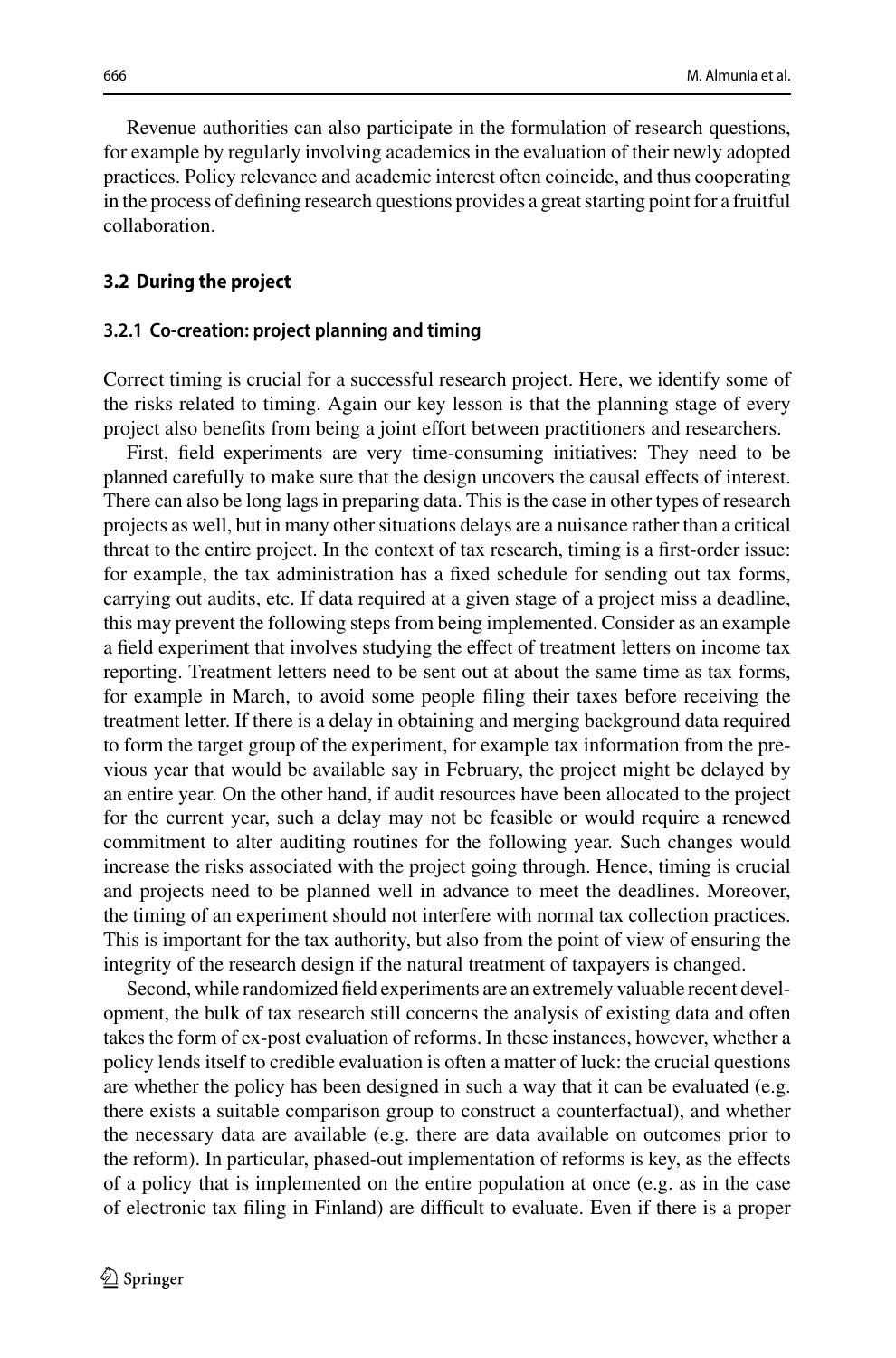comparison group to study a tax reform, we have found it useful to consult the tax administration to be certain that there were no other changes in the treatment of either group (treatment or control), for example in the tax reporting rules or special tax audit campaigns for certain industries, at the time period of interest. These types of changes could threaten the research design or at least affect the interpretation of the results obtained.

To address these issues, we emphasize regular and systematic dialogue between researchers and the tax administration. One way to assure frequent interaction is to set up a regular meeting schedule with short intervals, for example monthly or quarterly. If researchers learn about planned reforms ahead of time, researchers and policymakers can enter into a discussion on how to plan reforms in such a way that they can be credibly evaluated, and it can be ensured that necessary data gathering is carried out before implementing a policy change. Researchers can also provide expertise in planning pilot programs. On the other hand, practitioners have invaluable information on the behaviour of taxpayers, what are the most relevant policy questions, the details of the data available and the institutional and operational constraints.

### **3.2.2 Information: finding the right data and merging different sources**

Typically, an ambitious research project requires different types of data from different sources that need to be linked together. The hurdles in getting access to and linking administrative data are still often non-negligible, and sometimes insurmountable.

A first challenge is to know what data actually exist. A lot of data are typically hidden in tax administration registers, without documentation that would be accessible to researchers. It is also often the case that different types of tax records are held at different departments within the authority, and thus, any single tax authority employee is unaware of all the potentially available data. This is mostly due to the different goals of various departments within the authority so there is no general interest to collect the data resources together.

The original purpose of administrative tax data is usually not to conduct empirical research. Understanding the content of these data in depth can be difficult for a researcher, and in our experience close cooperation with data specialists in the tax administration is often crucial. In addition, data recording practices can change over time, which has to be taken into account when constructing panel data sets. Also, it is important to be aware of the precise nature of the data, for example whether it is based on taxpayers' original reports or final (post-audit) tax information. The type of data required, of course, depends on the research question at hand.

Working towards a comprehensive documentation of tax administration data would be extremely helpful for researchers and most likely also quite useful for tax authorities themselves. For example in Finland, data on all individual income tax returns are held at the national statistical office (Statistics Finland), with appropriate documentation, while most other tax data are held at the tax administration and access is typically subject to negotiation on a case-by-case basis. A researcher should first contact the tax administration to find out whether the data required are available, and then apply for access to the data by submitting an application form together with a research proposal.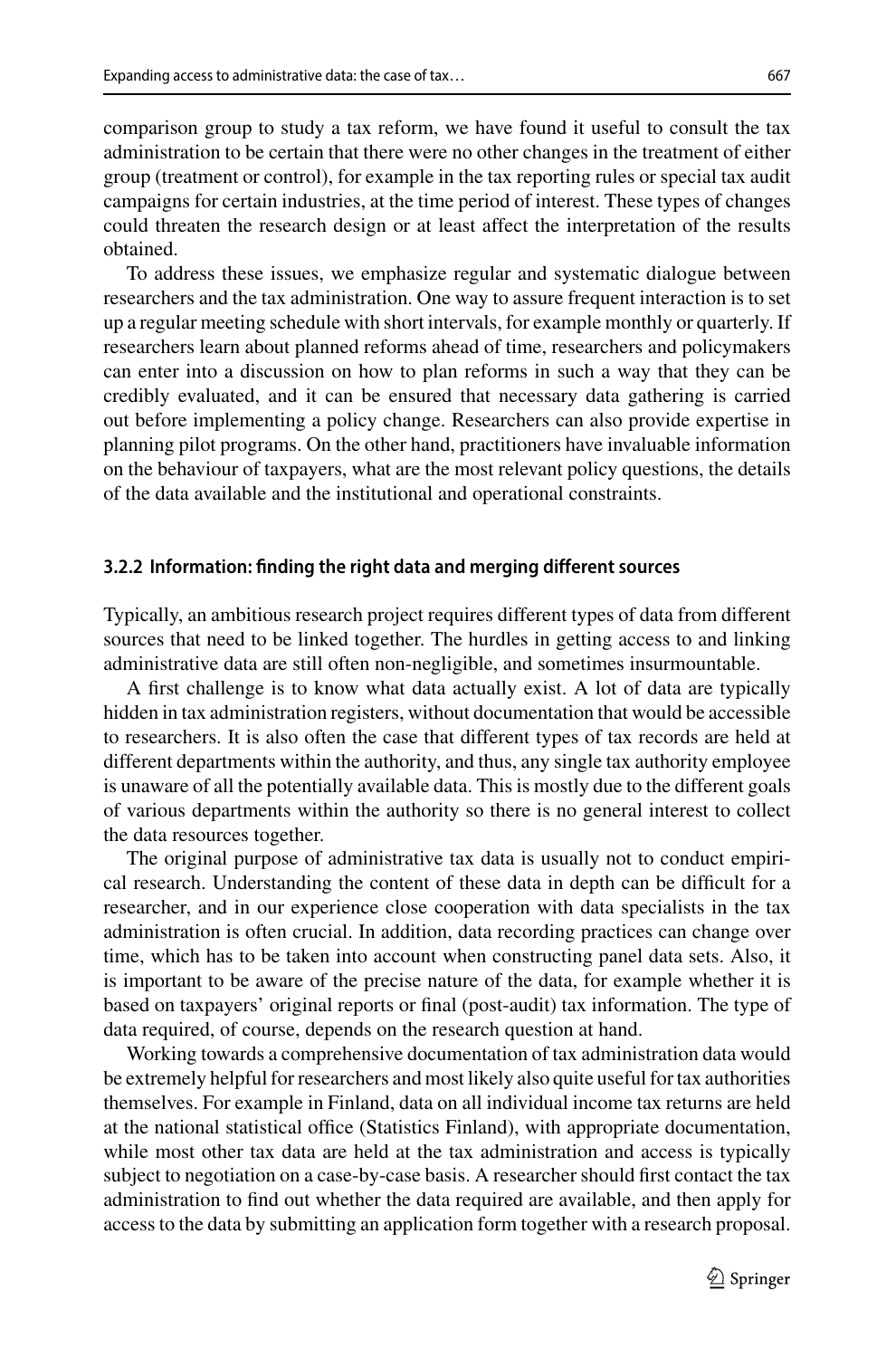Some limited information on the Finnish tax authority data availability and content is published on their website.<sup>[4](#page-7-0)</sup>

Regarding information on data availability, the HMRC Datalab is ahead of the Finnish tax authority as a complete list of the main data sets available in the HMRC Datalab is published on their website.<sup>[5](#page-7-1)</sup> The website also includes a more detailed directory, the data catalogue, $6$  which lists all data held by HMRC that could be made available to researchers. HMRC encourages researchers to contact the department if they wish to discuss these data sets, and similar to Finland, this is subject to negotiation on a case-by-case basis.

#### **3.2.3 Co-creation: ensuring commitment throughout the project**

Even after suitable data have been found, continued cooperation is key to make full and correct use of the data. Maintaining commitment on either side in a lengthy project and ensuring that necessary information flows in both directions can be challenging for a number of reasons.

First, tax administrations are large organizations, and their mere size and organizational structure pose challenges for interaction with researchers. According to our experience, it is important to have a clear commitment from the tax authority to the research project right from the beginning. For example, it may be easy to get a data analyst excited about a project in his/her field of expertise, but if commitment is not sought at a high enough level initially, risks related to the final project approval may be resolved only quite late in the planning process after a lot of resources have already been invested on each side. It is not plausible for an individual researcher to contact the general director of the tax administration, but the contact person should have the authority to make a decision on project procurement. For example, if the project studies corporate tax evasion, the commitment to carry out the project would likely come from the head of the corporate tax unit. One way forward would be for the tax administration to develop standardized practices for procuring research projects.

Second, the size and structure of the tax administration also implies challenges for communication during project execution. It might be hard to control what exactly goes on within the organization, whether the right instructions are passed on to the right people, so that the carefully thought-out research design is preserved at all stages. Information should flow in both directions: While researchers need to be committed to communicate the requirements of the research design to the tax authority, tax authority personnel on the other hand can share their expertise regarding data, the tax system and relevant reforms and what they have already learned about the behaviour of tax payers and goals of policymakers.

Third, frequent turnover of personnel at the tax administration is quite common. There may also be organizational changes that suddenly move a key person to a new role or to a different part of the organization. Such changes could prove disastrous especially for a project in its early stages unless a sufficient number of individuals in

<span id="page-7-0"></span><sup>4</sup> Available at: [https://www.vero.fi/tietoa-verohallinnosta/tilastot/.](https://www.vero.fi/tietoa-verohallinnosta/tilastot/)

<span id="page-7-1"></span><sup>5</sup> Available at: [https://www.gov.uk/guidance/hmrc-datalab-datasets-available.](https://www.gov.uk/guidance/hmrc-datalab-datasets-available)

<span id="page-7-2"></span><sup>6</sup> Available at: [https://www.gov.uk/government/publications/hmrc-data-catalogue.](https://www.gov.uk/government/publications/hmrc-data-catalogue)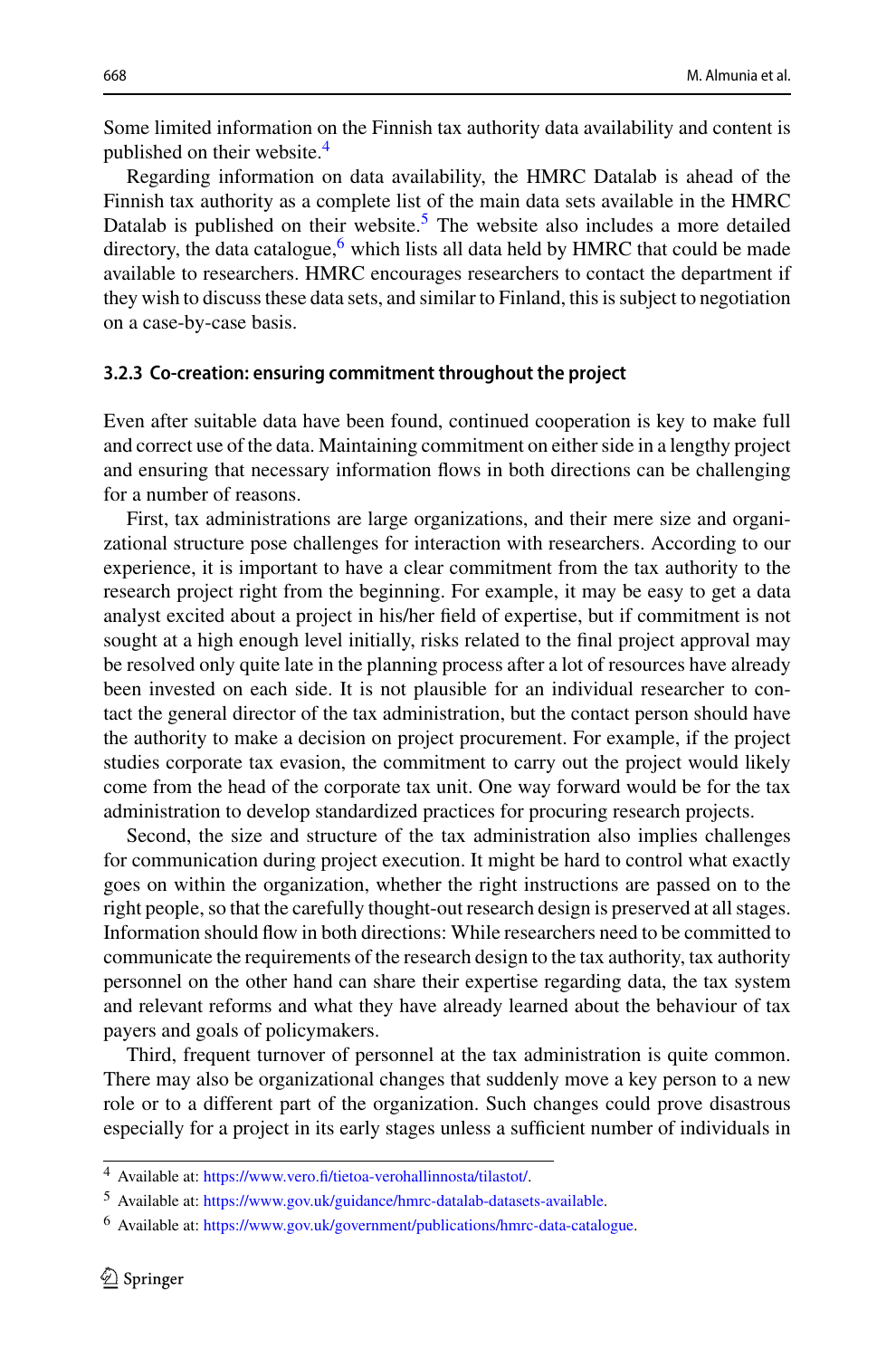the tax administration are committed to the project initially. This also highlights the importance of clarifying the roles of different parties from the beginning of a project and sharing information about changes in those during the project.

A solution to these challenges is to have a project steering group that is sufficiently broad to ensure continuity in case of organizational changes and diverse to ensure that all necessary areas of expertise are covered. Ideally, it would involve individuals with detailed hands-on expertise on the precise data to be used; individuals with broader knowledge of developments within the specific branch of tax administration (e.g. changes to tax enforcement practices); and an individual who has the authority to make independent decisions regarding the execution of the project.

#### **3.3 After the project**

#### **3.3.1 Co-creation: planning public relations**

Public relation (PR) concerns are central to the debate related to joint projects, experiments and data access. When researchers and tax authorities carry out joint projects, they should agree on how to inform the public—not only about the results, but also about ongoing projects. This should ideally be coordinated already at the early stages of the project, for example before any experiments are implemented. For example, in the case of field experiments, there should be a common understanding of what type of information is given to the public at the time of the experiment so that the research design is not compromised. If an experiment with new enforcement measures is covered in the media, for example, the control group will receive some of the "treatment", and the results will underestimate the true effect of the policy under study.

As a public body, the tax administration is concerned about the fair and equal treatment of citizens. For example, sending audit threat letters associated with randomized audit studies may seem to interfere with this principle. To give a positive twist, researchers may argue that giving information on the audit probability in advance is a service to the taxpayer, and law-abiding citizens should not be affected by such letters (only tax evaders). Of course, the psychology of receiving an audit threat letter might be more complicated than this, and letters should be carefully crafted to avoid any unintended negative reactions.

Another consideration related to PR concerns has to do with data access. If any leakages of confidential data were to occur, the reputational costs both to the organization and the individuals involved could be enormous. Here, however, the incentives of the tax administration and the researcher are in fact aligned: the reputational cost to any individual researcher from a data leakage would be equally detrimental.

#### **3.3.2 Information: disseminating the results**

A key priority for researchers is to publish research results in peer-reviewed academic journals. However, other modes of disseminating research results are also important. A carefully planned dissemination strategy will make the benefits of investing in a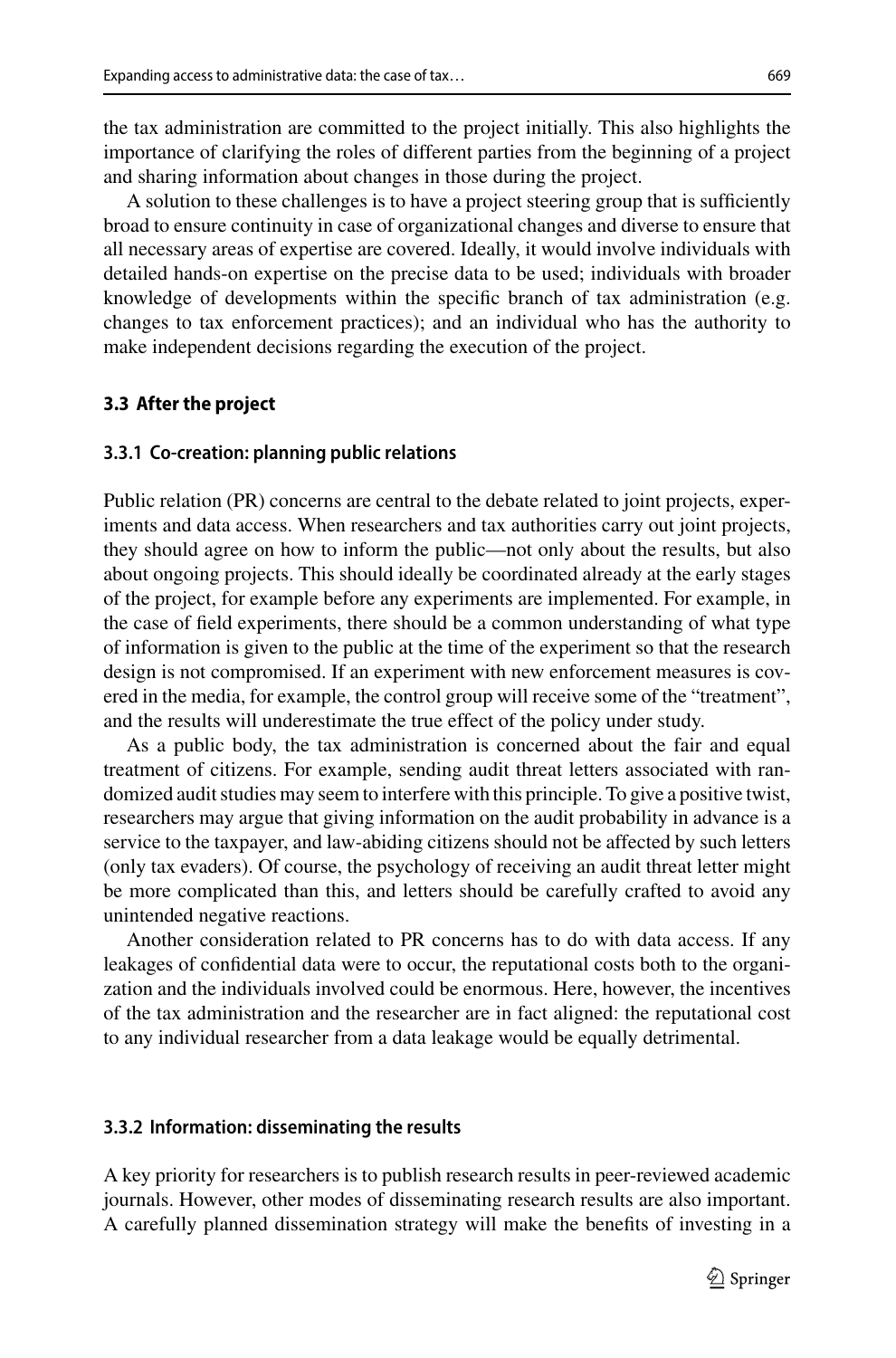research project more salient for both parties—and therefore help in bridging the gap between the goals of researchers and tax practitioners.

Results of research projects that use administrative data are usually informative and helpful for the officials producing the data, as well as for policymakers. Even though writing policy-oriented reports is often regarded as unattractive by researchers, this type of work should not be underrated as new information can only be beneficial if legislators and practitioners are aware of it.

In this respect, one important reason for disseminating results in a form that is transparent to practitioners again arises from the different objectives of tax officials and researchers. Much of the work of tax administrators involves dealing with special cases, and therefore an individual administrator might not have an accurate view of the broader picture, such as the nature of compliance behaviour of taxpayers more generally. Research results based on statistical analysis of large data sets can be informative in this respect and increase knowledge overall within the administration. Further, simply presenting the research design and details of the econometric analysis (and perhaps also sharing programming codes that are used to obtain the results) to practitioners could be beneficial in their work.

To achieve still broader impact, reports and policy briefs targeted at policymakers and the general public can be drafted. Ideally, the results of tax research can inform policymakers of how to design a better tax system. This has potentially very large societal benefits. Many modern governments collect as much as about half of GDP as tax revenue, and doing this as effectively as possible is a key priority.

### <span id="page-9-0"></span>**4 Accessing data: technical hurdles and solutions**

Data access practices vary a lot across countries and have a crucial effect on the ability of researchers to effectively utilize the data. Data protection legislation governs the use of personal data in research. It dictates to what extent research data must be anonymous, i.e. allows the possibility that persons can be identified directly or indirectly using other publicly available data. In practice, individual privacy is also affected by the technical and physical environment where the data are analysed: appropriate technical solutions are required to ensure that only those with a research permit are able to access the data. These solutions are referred to as data security. It is important to note that researchers and practitioners have a very strong common interest in maintaining data security. Any data leakages would be equally detrimental to a person's career prospects on either side.

Merging data across registers, for example using the social security number as in Finland, is not possible in all countries. For example, the UK does not have a unique personal identifier that would be identical across administrative registers. HMRC uses a variety of sources to link information about the same taxpayers across different data sets, but most of that information is not available to external researchers. In some cases, the HMRC Datalab has linked multiple data sets and then provided researchers with the resulting de-identified data. One example is the linking of corporation tax records with the business financial statements (from FAME), which has been used by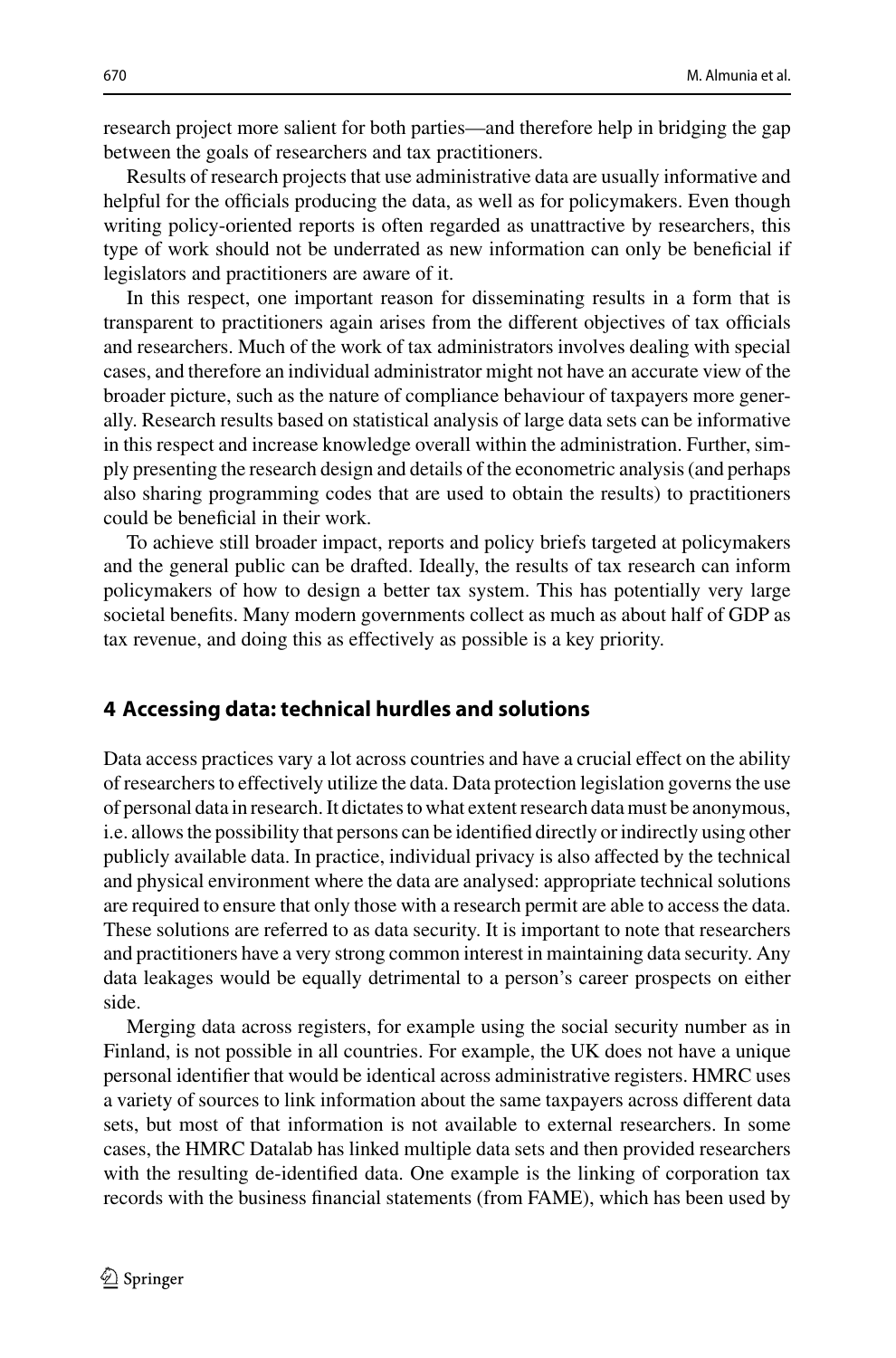Devereux et al. [\(2014\)](#page-14-3) and others. We review experiences from the UK below in more detail in Sect. [4.1.](#page-10-0)

A very convenient solution that provides good data security, reasonably convenient access, ability to merge data across registers and information easily available in known format is to collect data from all administrative sources to the nation's statistical office and create a remote access system for researchers. Introducing remote access to administrative data also removes the travel costs associated with having to use the data at one, fixed location. This increases efficiency and is also important for equal treatment of researchers based at different universities and research institutions. Data security can be ensured through regulating the locations where remote access can be used, appropriate technical solutions and output controls that ensure that any results are only retrieved in a form that does not reveal any personal information.

Persuading the national statistics office to set up the remote access facilities may, however, be complicated. To highlight the practical hurdles, we describe in detail the process of introducing remote access to data at Statistics Finland in Sect. [4.2.](#page-11-0) We use first-hand information on this, as one the authors of this study, Jouko Verho, was the project manager on Statistic Finland introducing remote access. Because most countries still do not have this useful service in place, the Finnish lessons could be helpful for achieving a similar development in other countries (see, e.g. Card et al. [2010](#page-14-0) for the US debate).

#### <span id="page-10-0"></span>**4.1 Case study I: the HMRC Datalab in the UK**

The HMRC Datalab was set up in 2011 to provide researchers with controlled access to de-identified administrative tax records for the UK. The Datalab started as a pilot project to conduct a research study on the responsiveness of business profits to changes in the corporation tax rates (Devereux et al. [2014\)](#page-14-3). In 2013, HMRC expanded the capacity of the Datalab to six computers connected to a dedicated Windows server and allowed a larger number of projects to take place. As of March 2017, the HMRC Datalab had approved 71 research projects by researchers belonging to more than ten different UK institutions (mainly universities and other academic institutions, but also some regional governments and think tanks).<sup>7</sup>

In order to obtain access to administrative data at the HMRC Datalab, researchers have to complete and submit a project proposal explaining the research design and how the project fulfils at least one of HMRC's core functions.<sup>[8](#page-10-2)</sup> The proposals are reviewed in quarterly meetings by the Datalab committee, which includes stakeholders across HMRC. If approved, research can begin. Researchers new to the Datalab attend a oneday Safe User of Research Environments (SURE) training and are required to pass a test before being able to start working with the taxpayer-level data.

The Datalab is physically located at one of HMRC's offices in London. The secure room consists of an office with six computers that are connected to a dedicated server

<span id="page-10-1"></span><sup>7</sup> For details, see: [https://www.gov.uk/government/uploads/system/uploads/attachment\\_data/file/600820/](https://www.gov.uk/government/uploads/system/uploads/attachment_data/file/600820/DatalabProposalsApproved_March2017.pdf) DatalabProposalsApproved\_March2017.pdf.

<span id="page-10-2"></span><sup>8</sup> [For information about the application process, see:](https://www.gov.uk/government/organisations/hm-revenue-customs/about/research#the-hmrc-datalab) https://www.gov.uk/government/organisations/hmrevenue-customs/about/research#the-hmrc-datalab.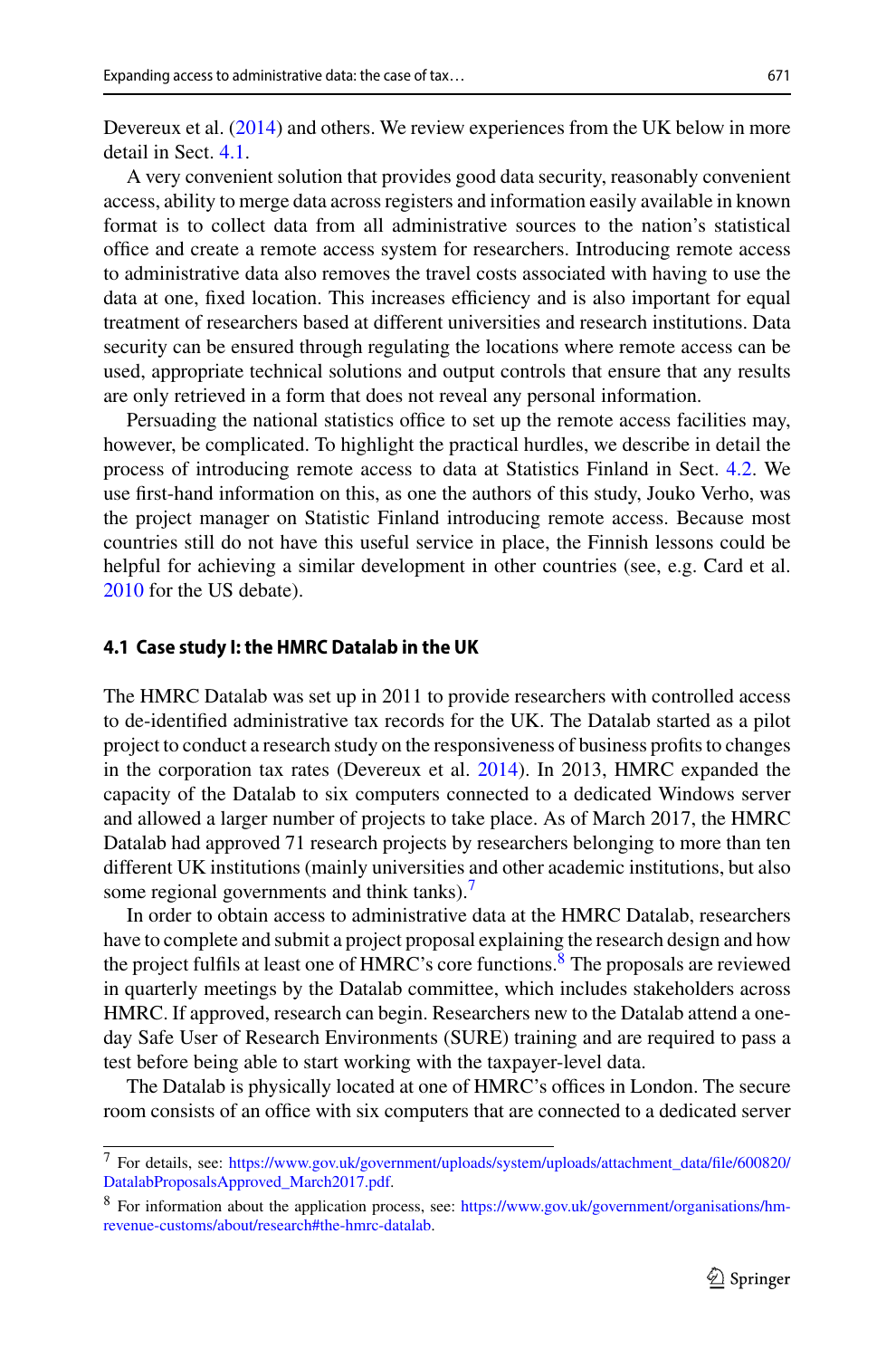that contains all the available data sets, which include all the major taxes, some surveys and import and export data.<sup>[9](#page-11-1)</sup>

Each researcher has access only to the data sets that he/she requested in their proposal. At the moment, researchers do not have remote access to the data, and they are only allowed to work on the data during regular office hours at the HMRC offices in London.<sup>[10](#page-11-2)</sup> This is due primarily to concerns about data confidentiality given the legislation covering taxpayer confidentiality in the UK, rather than technical limitations, but costs to authorities associated with providing a remote access system must also be considered. The lack of remote access implies that the cost of accessing the Datalab is unequal across researchers, depending on their distance from London. The restrictions on the location and opening hours of the Datalab contribute to slowing down the completion of research projects because the schedule overlaps with other activities performed by most researchers, such as teaching and academic seminars. As we discuss in the next section in the context of Finland, remote access can be a safe and efficient alternative (as also emphasized by Card et al. [2010\)](#page-14-0).

Once researchers have obtained results from the analysis, they submit an output request to the Datalab team. One member of the team reviews the files to ensure that all statistical disclosure rules are respected, and then sends them for further review to a specialist on the specific tax being analysed within HMRC's central analytical directorate. The same procedure applies when researchers have completed a draft of their working papers or presentation slides for conferences. The processes of output release and working paper review usually take between 1 and 3 weeks, although in some cases it may take longer depending on the time pressure on HMRC's personnel.

It is worth noting that HMRC currently makes available an *anonymized* version of the Survey of Personal Incomes in the UK Data Archive.<sup>[11](#page-11-3)</sup> This consolidates raw administrative data sets to provide comprehensive information for around 600,000 taxpayers that are representative of the population. Following registration and approved licensing, this data set can be downloaded by a researcher to work from a remote location and a researcher does not need to travel to the Datalab. HMRC makes available the Public User tape as well as the full Survey of Personal Incomes (de-identified) through the HMRC Datalab, to allow joining to other data in the Datalab.

#### <span id="page-11-0"></span>**4.2 Case study II: Statistics Finland and remote access**

Finnish legislation on data protection has been fairly liberal in the sense that it has always allowed the use of high-quality administrative data for scientific research. The main data source for both empirical microeconomic and macroeconomic research has been Statistics Finland because it is responsible for the vast majority of official

<span id="page-11-1"></span><sup>9</sup> The full list of data sets available can be found at [https://www.gov.uk/guidance/hmrc-datalab-datasets](https://www.gov.uk/guidance/hmrc-datalab-datasets-available)available.

<span id="page-11-2"></span> $10$  The computers in the Datalab are not connected to the Internet, nor is it possible to extract any information through the USB ports. To access the Datalab's secure room, researchers are required to leave all of their electronic equipment (laptops, mobile phones) in outside lockers. This is to ensure that no results can be extracted without supervision, but has the cost of preventing researchers from using useful resources such as online help related to econometric software packages.

<span id="page-11-3"></span><sup>&</sup>lt;sup>11</sup> See [https://discover.ukdataservice.ac.uk/Catalogue/?sn=8044&type=Data%20catalogue.](https://discover.ukdataservice.ac.uk/Catalogue/%3fsn%3d8044%26type%3dData%20catalogue)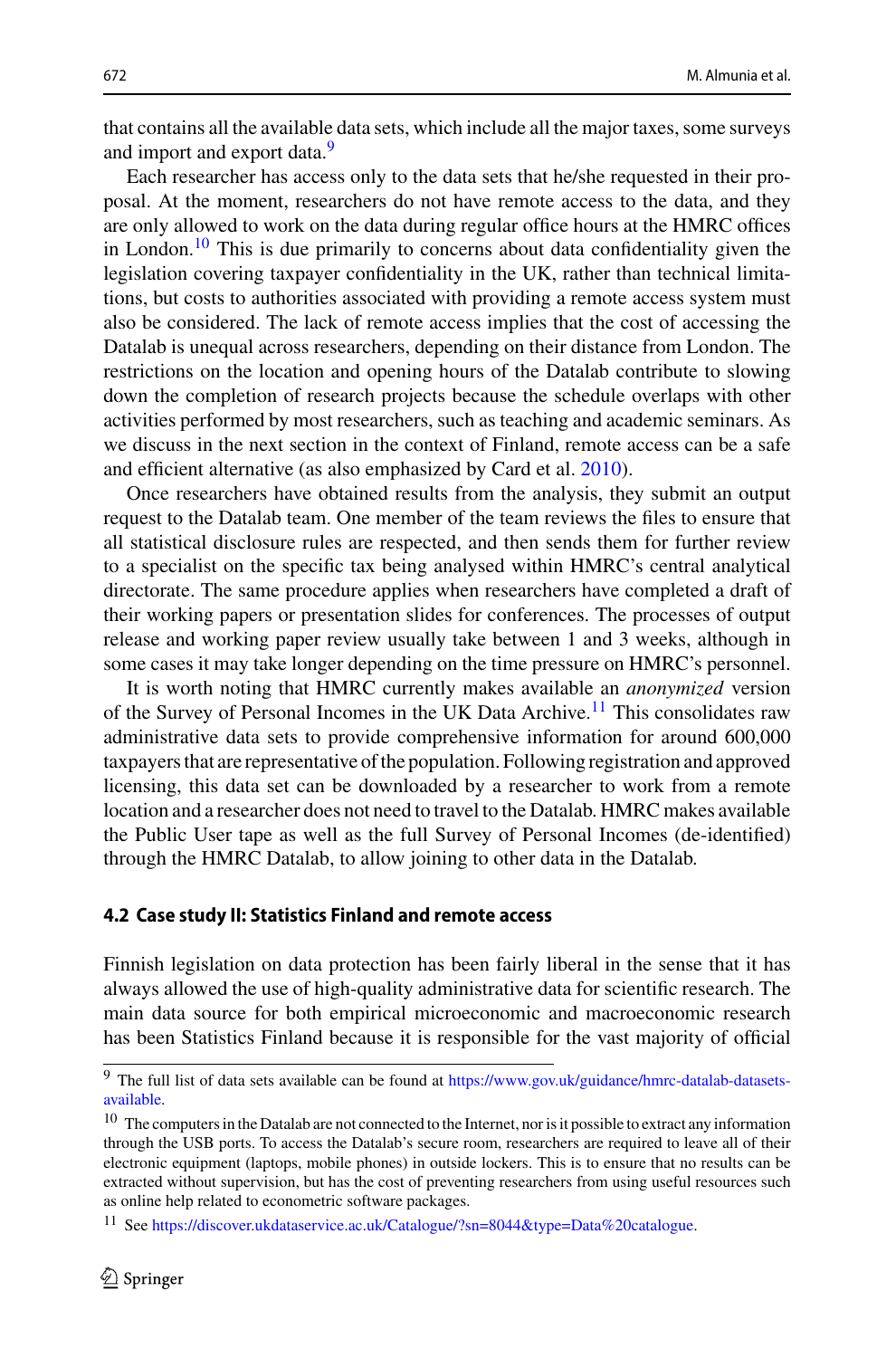statistics in Finland. High-quality data sets have been created as a by-product of official statistics when microdata have been collected from various administrative sources.

In early 2000s, Statistics Finland had two methods of releasing confidential microdata for research purposes. Samples of individual-level data were released directly to researchers after ensuring that data were anonymous to a sufficient degree. Access to firm-level data was more restricted due to Statistics Finland's concerns related to the survey response rates of Finnish firms. High-quality firm data could only be accessed in Statistics Finland's Datalab in Helsinki.

Running the Datalab was considered cumbersome for Statistics Finland because these types of services were not its core activities. The solution was also found unsatisfactory by researchers because of travel time costs and lacklustre work environment. With an aim to provide a better research environment, to address the geographical inequality between researchers and to improve data security for all microdata research, Statistics Finland started a project to develop a remote access system in 2008.

The remote access system has been operational since the beginning of  $2009$ .<sup>12</sup> It consists of several Windows servers designed for statistical computing which can be accessed from Finnish universities and research institutes after they have been audited by Statistics Finland. A strong identification is required in the login process, and the researchers are unable to transfer any files in or out of the system themselves. All extracted files are first checked by Statistics Finland's personnel to ensure data protection.

At first, Statistics Finland decided to provide all firm-level data sets via remote access. Also individual-level data were available, but only after anonymity screening, which meant that the remote access benefit was not yet at its full potential. However, the secure analysis environment and the significantly improved control of data over their lifespan in the system contributed to a government proposal to allow also the use of rich population-wide individual-level data in research remotely. Although some statistical officials objected to this change on the grounds that it risks public confidence in their operation (Ministry of Finance [2012\)](#page-15-10), the bill was accepted in 2013.

After the change in legislation, a linked employer–employee panel covering the Finnish workforce was provided in the remote access system. This became quickly the main data set used in economic research because it contains a rich set of socio-economic characteristics including details on personal taxation. The financial statements of firms or other firm data can be linked to individual data using firm and establishment identifiers.

Statistics Finland has also improved the application process for research permission. A principal investigator files a simple application form supplemented with a research proposal and the description of required data. The key improvement in the process was the provision of ready-made data sets with online documentation.<sup>[13](#page-12-1)</sup> This documentation was not publicly available before, which made drafting research proposals difficult as researchers did not have detailed knowledge about the available data.

<span id="page-12-0"></span><sup>12</sup> See [http://tilastokeskus.fi/tup/mikroaineistot/etakaytto\\_en.html.](http://tilastokeskus.fi/tup/mikroaineistot/etakaytto_en.html)

<span id="page-12-1"></span><sup>&</sup>lt;sup>13</sup> Description of data sets: [http://tilastokeskus.fi/tup/mikroaineistot/aineistot\\_en.html](http://tilastokeskus.fi/tup/mikroaineistot/aineistot_en.html) and https://taika.stat. fi/en/.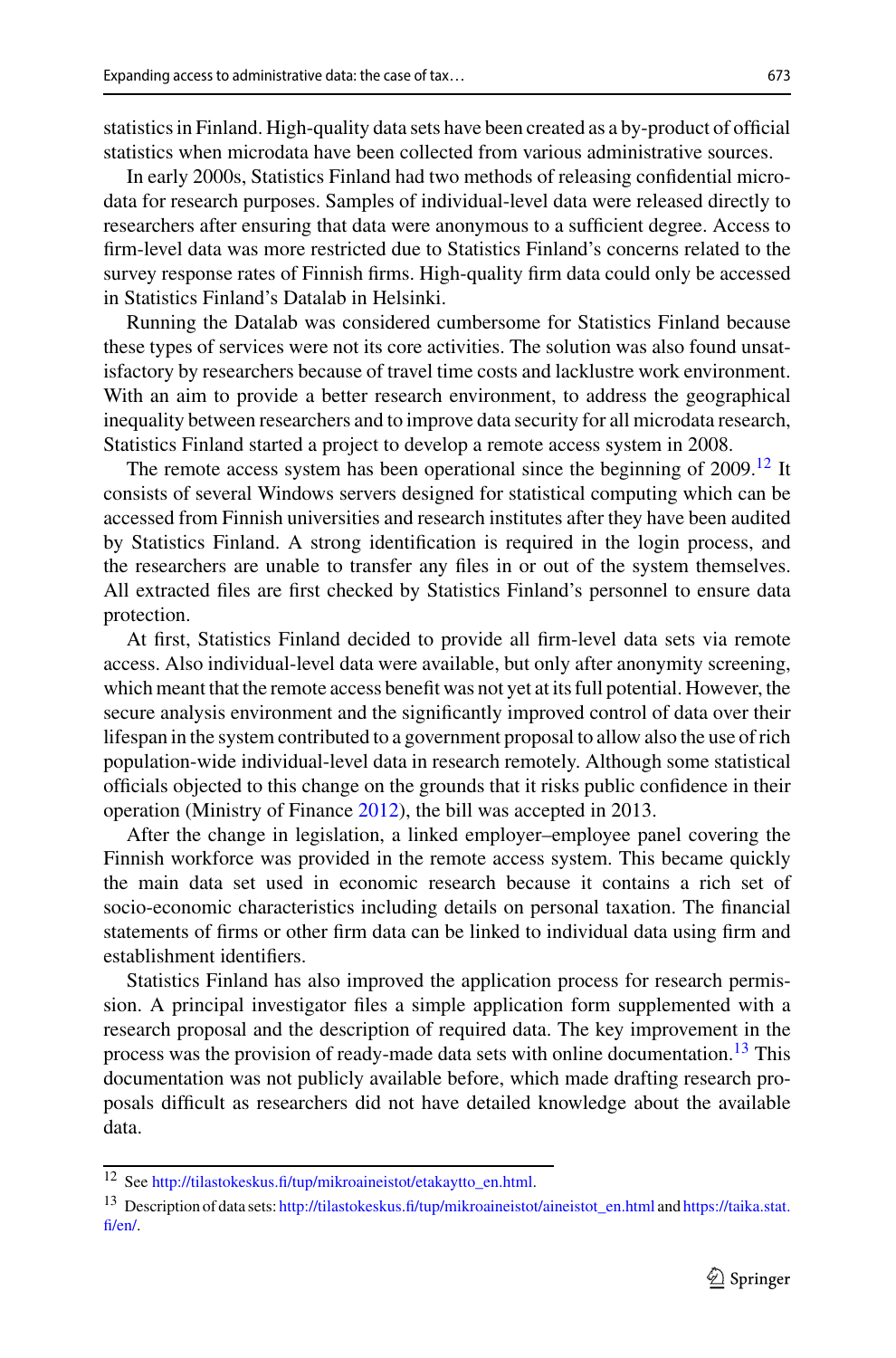The popularity of the remote access system has grown over time. The number of researchers using the system was around 70 in 2011 (Johnson [2017\)](#page-15-11). In 2017, the number of users had reached 320, and the number of active research projects was 140. A total of 48 different research organizations have a contract with Statistics Finland to use the system.

Statistics Finland has been under constant pressure to increase the system's capacity. To provide sufficiently powerful servers for the service, Statistics Finland decided to outsource the system to CSC (Finnish IT centre for computing) in  $2015<sup>14</sup>$  CSC is able to provide scalable computing resources for research projects. After outsourcing the servers, Statistics Finland has focused on improving data descriptions, inclusion of new data sets and developing an electronic application process for data access.

Finally, researchers can also bring in their own data sets, possibly originating from other official registers, into Statistics Finland's system. All administrative data sets in Finland can be linked via personal identification codes. It would be extremely useful to work towards the inclusion of various types of register data in Statistics Finland's databases, with automatic updates. For example, other types of tax data besides data on individual tax returns, pension data and health data still need to be applied for on a case-by-case basis from the corresponding authorities.

# **5 Conclusions**

Use of administrative data has great potential in empirical research, but getting access to suitable data is often a non-trivial hurdle. We have discussed the process of getting access to administrative data in the context of tax research in Finland and the UK and two types of research designs (field experiments and quasi-experiments). The hurdles relate to both technical aspects (e.g. ensuring data protection and linking different data sets) as well as to achieving smooth cooperation and information flow between researchers and practitioners. Even when technical issues are resolved, making proper use of the data (e.g. understanding the contexts of complex data sets built for administrative purposes) often requires intense cooperation between academics and practitioners. This relates to both quasi-experimental research designs, where cooperation ensures that researchers learn about policy reforms in time to be able to conduct a proper evaluation, as well as to field experiments where cooperation is obviously an integral part of the data generating process itself.

While we have proposed some intuitive practical guidelines on how to handle these issues when researchers work with the tax authority case-by-case, our main message is that it is possible to build institutions that help to solve the technical, operational and informational issues involved. We used the UK's HMRC Datalab and the Statistics Finland remote access as examples of substantial improvements in the research environment. Having administrative data stored in one place offers many benefits through the ability to link information from different registers, having a clear documentation of the available data and through reducing transaction costs related to data access. Stan-

<span id="page-13-0"></span><sup>14</sup> [CSC remote access service \(FIONA, Finnish Online Access\):](https://www.csc.fi/-/fiona-tilastokeskuksen-etakayttojarjestelma) https://www.csc.fi/-/fionatilastokeskuksen-etakayttojarjestelma.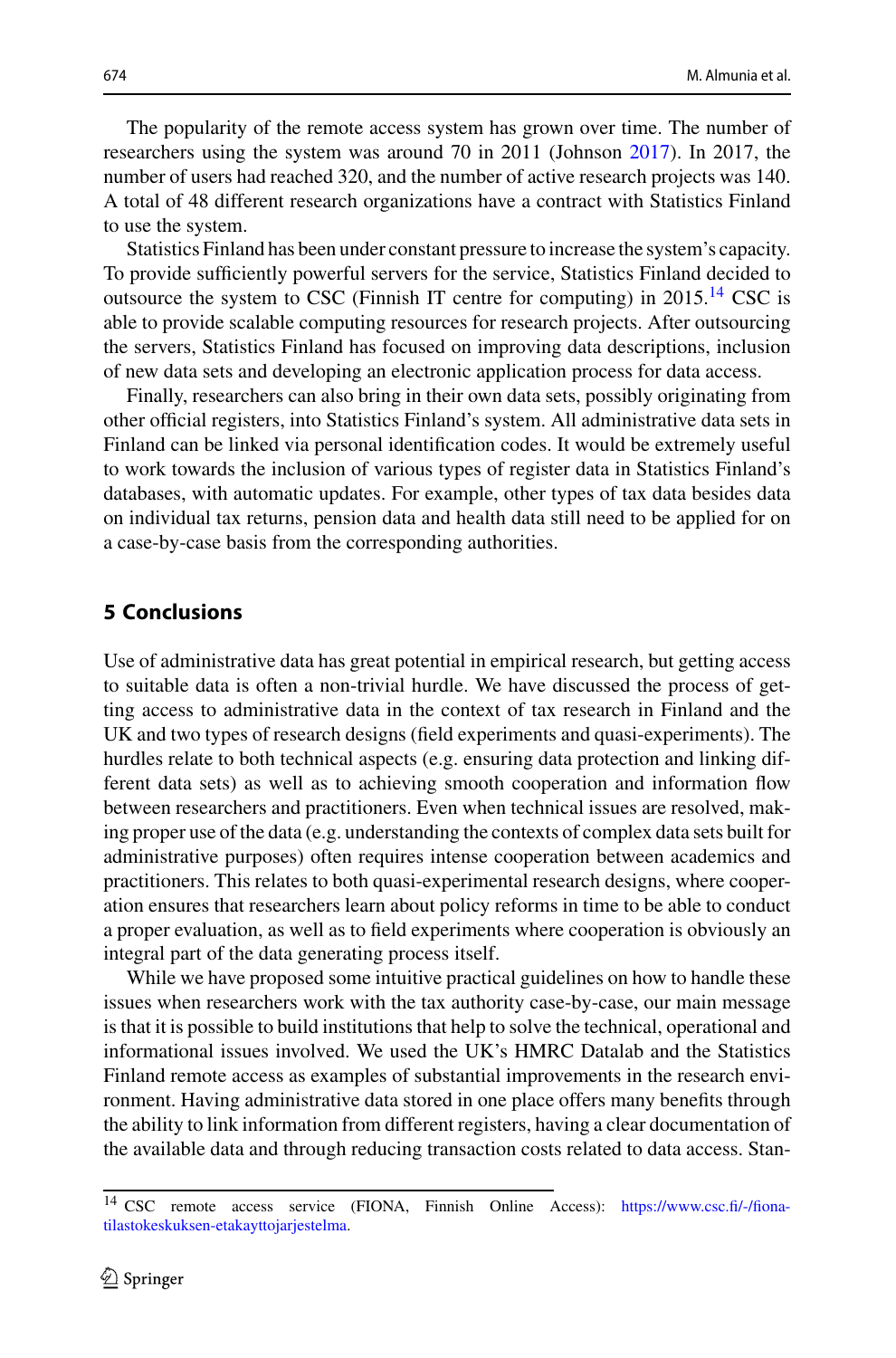dardized practices and technical solutions for project approval and data protection also solve many potential challenges related to cooperation and information. There are two key arguments that may persuade policymakers to implement similar practices in countries where they do not yet exist. First, data protection and security actually increase with these arrangements, rather than decrease, as many practitioners seem to fear before the implementation. Second, remote access further reduces transaction costs associated with using administrative data for research purposes and ensures the equal treatment of researchers from different institutions.

**Acknowledgements** This paper summarizes and develops findings from a workshop "Bringing Together Tax Researchers and Tax Authorities: Learning about the Process" organized in Helsinki at VATT Institute for Economic Research in May 2017 in collaboration with the University of Warwick Department of Economics. The Workshop was funded by Public Economics UK, Academy of Finland (Grant No. 304807) and VATT. We thank the workshop participants for sharing their views and Essi Eerola, Aki Savolainen from the Finnish Tax Administration, Mark Brewin and Yee Wan Yau from HMRC and the editors for useful comments on the paper. The Finnish Tax Administration neither endorses nor disagrees with the views and opinions presented by the authors. While Her Majesty's Revenue and Customs (HMRC) has ensured factual information relating to the HMRC Datalab service and legislation underpinning the use of de-identified taxpayer-level data in the Datalab is correct at the time of publication, HMRC neither endorses nor disagrees with the views and opinions presented by the authors regarding the HMRC Datalab service or the paper's recommendations. Harju gratefully acknowledges financial support from the Foundation for Economic Education. Open access funding provided by University of Turku (UTU) including Turku University Central Hospital.

**Open Access** This article is distributed under the terms of the Creative Commons Attribution 4.0 International License [\(http://creativecommons.org/licenses/by/4.0/\)](http://creativecommons.org/licenses/by/4.0/), which permits unrestricted use, distribution, and reproduction in any medium, provided you give appropriate credit to the original author(s) and the source, provide a link to the Creative Commons license, and indicate if changes were made.

# **References**

- <span id="page-14-5"></span>Almunia, M., Lockwood, B., & Scharf, K. (2017). *More giving or more givers? The effects of tax incentives on charitable donations in the UK.* Working paper, University of Warwick.
- <span id="page-14-6"></span>Best, M. C., & Kleven, H. J. (2018). Housing market responses to transaction taxes: Evidence from notches and stimulus in the UK. *Review of Economic Studies, 85*(1), 157–193.
- <span id="page-14-2"></span>Bott, K. M., Cappelen, A. W., Sorensen, E., & Tungodden, B. (2017). *You've got mail: A randomised field experiment on tax evasion*. NHH Department of Economics Discussion Paper No. 10.
- <span id="page-14-0"></span>Card, D., Chetty, R., Feldstein, M., & Saez, E. (2010). *Expanding access to administrative data for research in the United States*. Retrieved September, 2017 from [https://eml.berkeley.edu/~saez/card-chetty](https://eml.berkeley.edu/%7esaez/card-chetty-feldstein-saezNSF10dataaccess.pdf)feldstein-saezNSF10dataaccess.pdf.
- <span id="page-14-9"></span>Cornes, R., & Sandler, T. (1984). Easy riders, joint production, and public goods. *Economic Journal, 94*(375), 580–598.
- <span id="page-14-3"></span>Devereux, M., Liu, L., & Loretz, S. (2014). The elasticity of corporate taxable income: New evidence from UK tax records. *American Economic Journal: Economic Policy, 6*(2), 19–53.
- <span id="page-14-1"></span>Gillitzer, C., & Skov, P. E. (2018). The use of third-party information reporting for tax deductions: Evidence and implications from charitable deductions in Denmark. *Oxford Economic Papers, 70,* 1–25.
- <span id="page-14-7"></span>Guceri, I., & Liu, L. (2016). *How effective are fiscal incentives in R&D*-*intensive sectors?* Working paper, Oxford University Centre for Business Taxation.
- <span id="page-14-8"></span>Harju, J., Kosonen, T., & Skans, O. N. (2018). Firm types, price-setting strategies, and consumption-tax incidence? *Journal of Public Economics, 165*, 48–72.
- <span id="page-14-4"></span>Harju, J., & Matikka, T. (2016). The elasticity of taxable income and income-shifting: What is "Real" and what is not? *International Tax and Public Finance, 23*(4), 640–669.